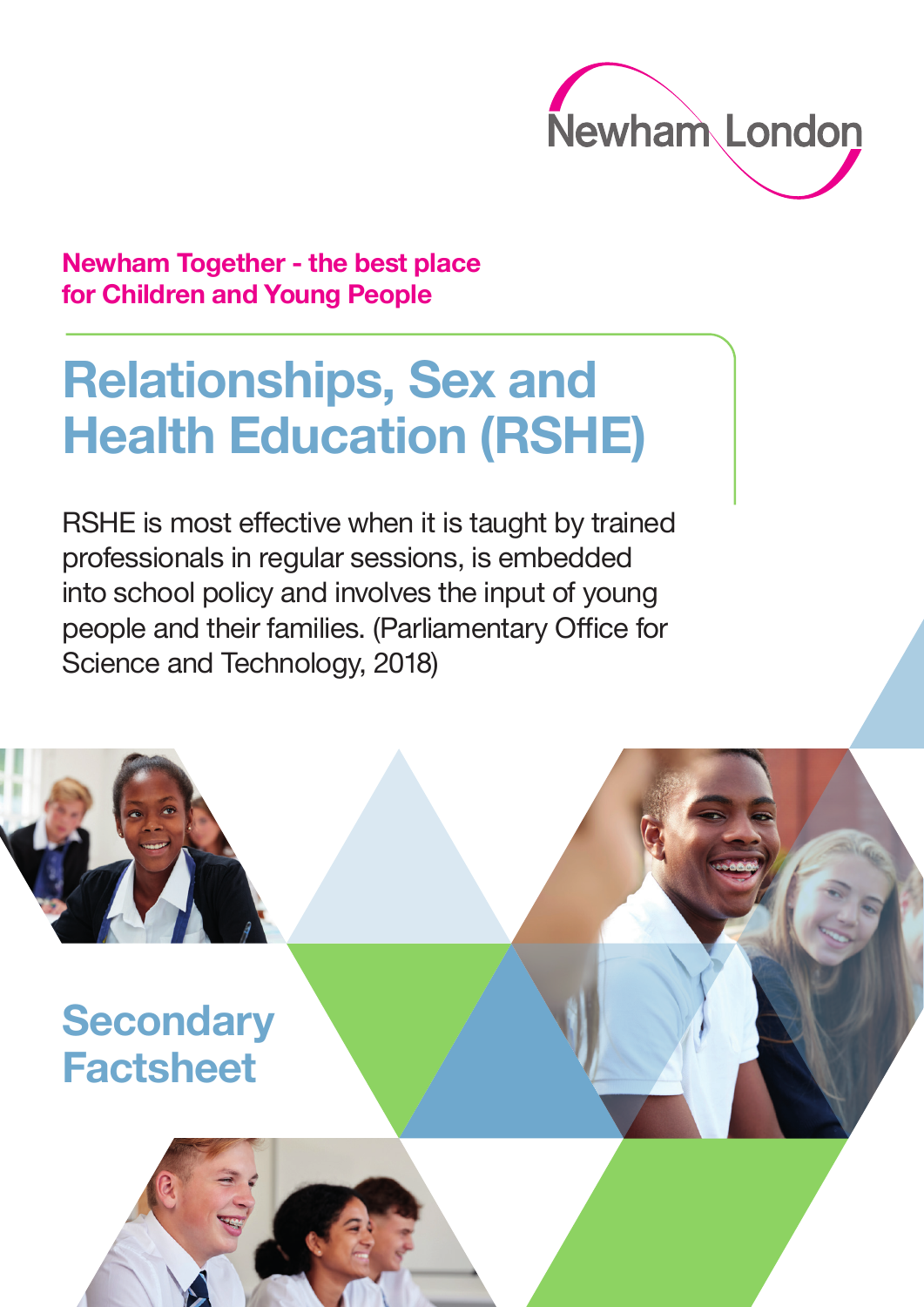**From September 2020 it is statutory for all primary schools to teach Relationships and Health Education (RHE) and all secondary schools teach Relationship, Sex and Health Education (RSHE).** 

**Everyone has a part to play in ensuring children and young people live in communities where being happy, healthy and safe happens. Newham has long been a place that values diversity and promotes inclusion.**

**The different communities that call Newham home make it a very special place to live, grow, work and study. Schools can ensure children and young people have a better understanding of physical and mental health, relationships and sex, as well as having knowledge of what is appropriate and inappropriate.**

**Children and young people need to have the confidence to be themselves and to seek help when needed.**

**"We believe high quality, inclusive and respectful RSHE will equip our young people for life and support them to be happy, healthy and safe.** 

**We are proud to be working with our family of Newham schools and with a wide range of community organisations to deliver a positive RSHE curriculum that will help to make Newham the best place for young people to grow up."**

Cllr Rokshana Fiaz, Mayor of Newham Cllr Sarah Ruiz, Cabinet Member, Education Cllr Jane Lofthouse, Deputy Cabinet Member for **Education** Cllr Canon Ann Easter, Commissioner for Interfaith & Inter-Religious Dialogue Cllr Dr Rohit Kumar Dasgupta, Commissioner for Social Integration and Equalities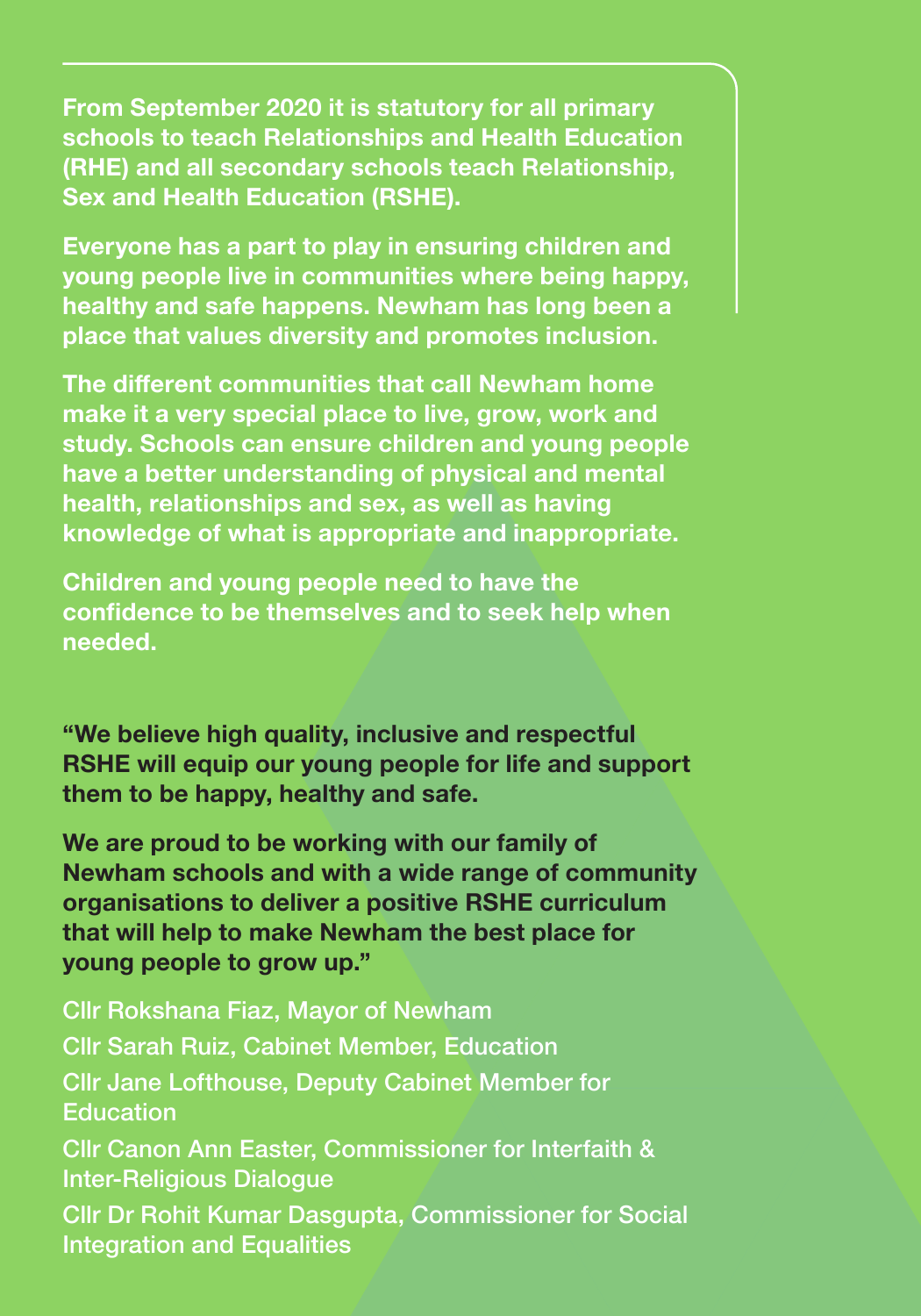## **WHY DO WE NEED RSHE?**

Schools have a legal duty to teach RSHE from September 2020 and have done so in one form or another for many years. We know that young people who have had good schoolbased teaching of RSHE are more likely to:

- Wait longer before having sex for the first time.
- Use contraception when they do have sex.
- Have the confidence to seek, and know where to go to get help and advice.
- Develop an understanding that will help them make intelligent and informed relationships choices.

We also know that young people who talk about RSHE with parents are also likely to have better sexual health outcomes. So, parents working in partnership with schools can achieve the best outcomes for pupils.

Good knowledge and understanding can also lead to fewer unintended teenage pregnancies and fewer sexually transmitted infections. We know that RSHE raises awareness of the risks and dangers of child sexual exploitation, cyber-bullying and abuse in relationships. RHSE

provides children and young people with the knowledge and skills to protect themselves and seek help. They are likely to understand respect and see the value of diversity and equality.

In Newham we have many poor health outcomes that are likely to improve when schools give good quality RSHE lessons:

- More than 100 women suffering from female genital mutilation came forward for the first time in Newham between April 2018 and March 2019, according to NHS data.
- 59% of under 18 pregnancies end in medical abortion.
- <sup>l</sup> Newham has the second highest rate of domestic violence in London. 65% of all child protection orders in Newham have domestic violence as a risk factor for the children involved. Domestic violence is also seen as a risk factor likely to steer young people towards antisocial behaviour and involvement in gangs and violent crime.
- Nationally the average age at which a child first views pornography, according to the NSPCC, is 11.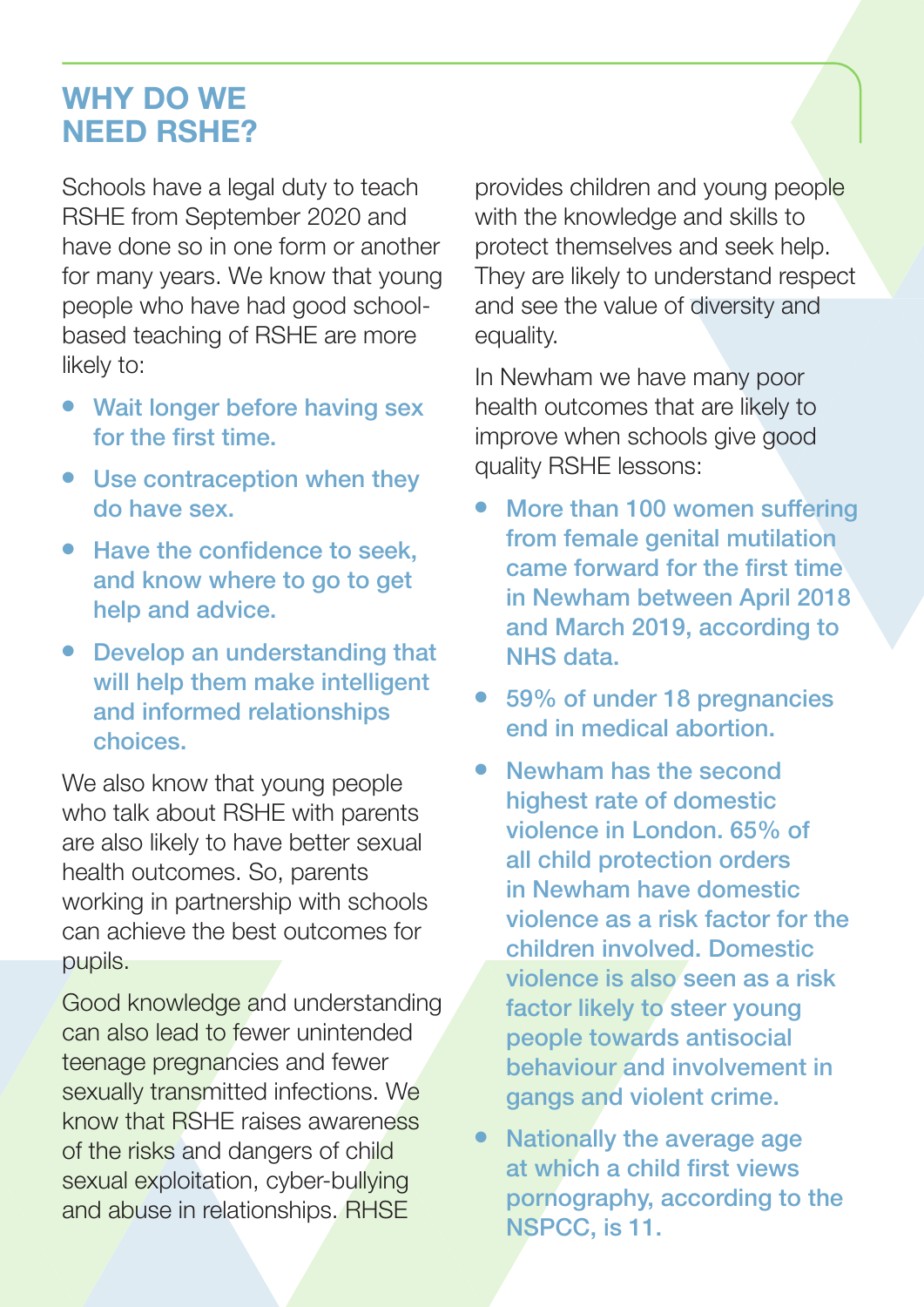National evidence from the NSPCC (2018) shows:

- Almost one in 10 children have experienced cyber-bullying in the UK.
- $\bullet$  In 2018, almost a quarter of young people said they had been contacted online by an adult they did not know.
- Children can be vulnerable to being abused by adults who contact them online.

## **WHO IS INVOLVED IN RSHE?**

The 'RSHE partnership' is supporting schools to get ready for the new law for September 2020. This partnership brings the Local Authority, Newham schools, and Newham's RSHE and Religious Education Advisors together. It is expected that the quality of RSHE in the borough will be stronger through this joined up approach.

Our guidance to schools is based upon our consultation with schools, councillors, unions, parents, pupils, governors and local community groups (including faith leaders and LGBT+ groups). We have liaised with our colleagues in neighbouring boroughs, as well as the DfE and Ofsted.

# **WHAT AGE GROUPS OF CHILDREN HAVE RSHE?**

Schools teach RSHE throughout a child's primary and secondary school life. The content will vary to ensure it is age appropriate.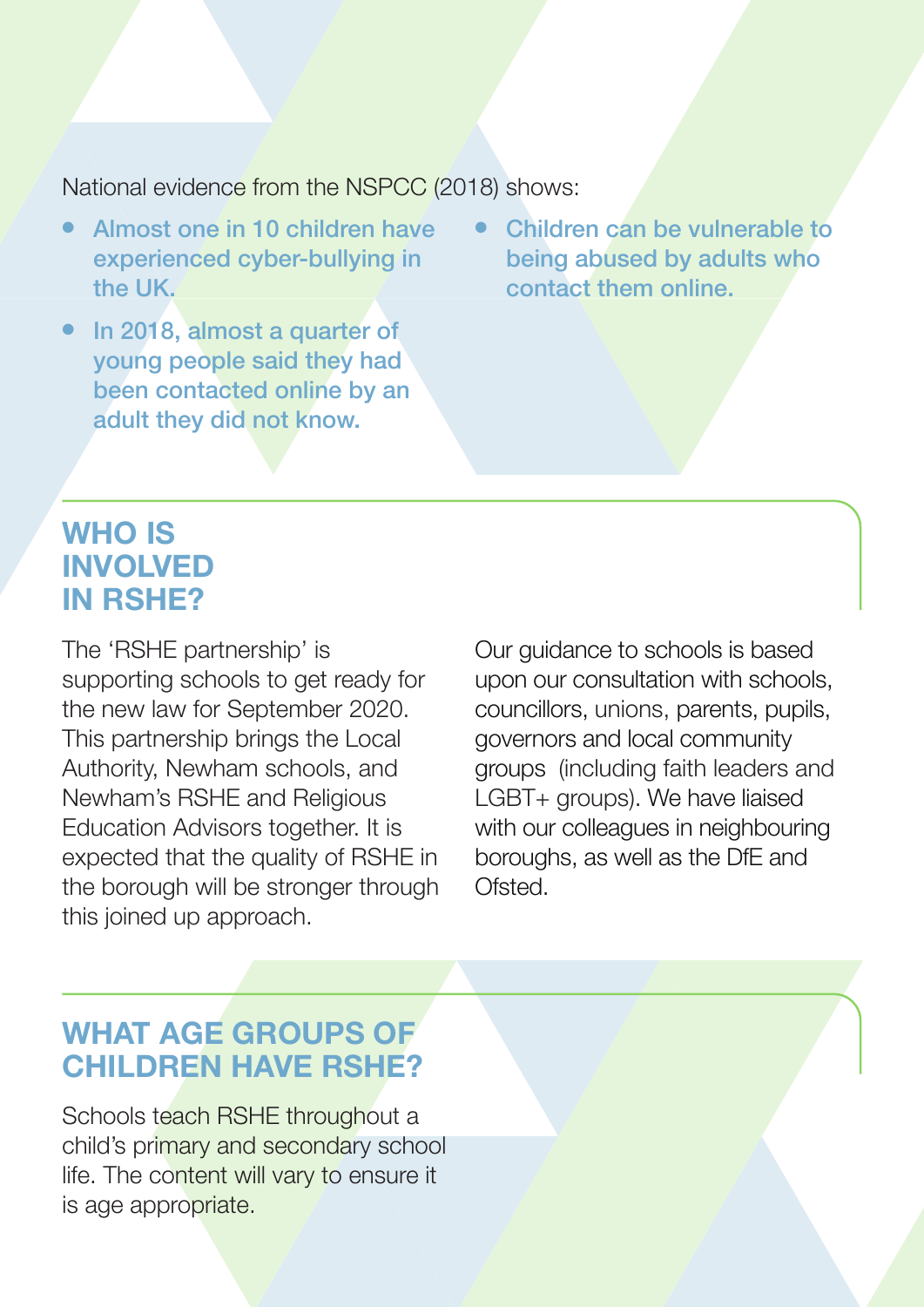## **WHAT IS IN THE RSHE LESSONS?**

Schools understand that they must teach pupils sensitively on:

- **•** Safeguarding.
- The national curriculum. including science.
- The statutory content of RSHE.

Schools have been given guidance on where and how to include recommended content of RSHE in an age appropriate way. All that is taught will respect and reflect the diverse backgrounds our pupils come from.

# **DO PUPILS HAVE TO TAKE PART?**

Parents can remove their children from relationships and sex education until September 2020. After this time they will still be able to remove them from sex education until their children are around 15.

# **HOW DO SCHOOLS ENSURE THE INCLUSION OF ALL?**

RSHE in school should be taught in a balanced way, in line with our legal context for relationships and equality in the UK. Schools have a duty to ensure they are inclusive for all pupils, families and backgrounds. In practice. This means that schools will explore the range of backgrounds as well as the differing families. This will include diverse:

- Religions or belief systems and cultures.
- Families that are made up in many different ways: parents (same or opposite sex), extended families, single

parent families, grandparents, carers, foster parents and blended families.

Good RSHE teaching and an inclusive school environment should meet the needs of all pupils, regardless of their:

Age, disability, gender reassignment, race, religion or belief, sex, sexual orientation, marriage and civil partnerships, pregnancy and maternity.

This will reflect life in modern Britain and supports pupils to develop tolerance and respect difference.